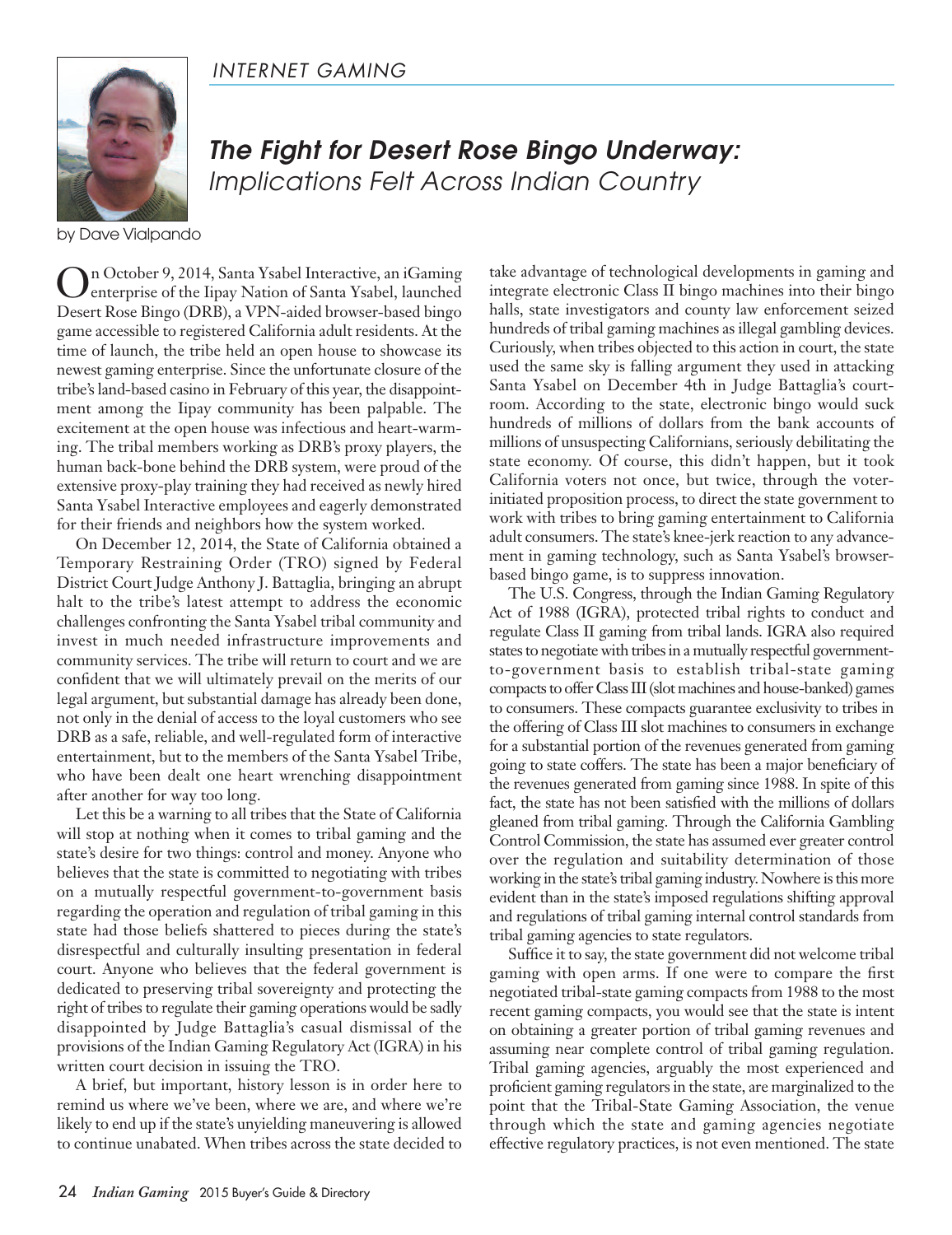has gone so far as to require tribes to provide the state with information related to tribal Class II and Class III gaming, in state as well as out-of-state, as a condition of receiving revenues from the state for those tribes operating less than 350 slot machines. Nowhere in pre-2013 compacts does it outline that this information is required to be provided to the state, but the state demands the information anyway and threatens to withhold much needed funds from the tribes which do not provide the information. So much for respectful government-to-government relations. State government is not an ally of tribes in the area of gaming, and does not see itself as an equal government partner.

While the state attempts to wrestle away increasing levels of control over tribal gaming and treats tribes as acquiescent to California's priorities, we should remind ourselves that the United States established the even playing field upon which states and tribes are supposed to operate. Article 1, Section 8 of the U.S. Constitution states the, "Congress shall have power to lay and collect taxes, duties, imposts and excises, to pay the debts and provide for the common defense and general welfare of the United States; but all duties, imposts and excises shall be uniform throughout the United States;[...] To regulate commerce with foreign nations, and among the several states, and with the Indian tribes." Foreign nations, states, and tribes occupy equal footing in the eyes of the federal government, and so too is the way they should behave when dealing with each other. Santa Ysabel would have appreciated deference and courtesy from the state as an equal sovereign government.

The Court in its decision to grant the state's request for a TRO against Santa Ysabel not only ignored the Constitution, but ignored the recent U.S. Supreme Court decision in the Bay Mills case *(State of Michigan v. Bay MillsIndian Community)* where the Court noted at the outset of its decision, "Indian tribes are domestic dependent nations that exercise inherent sovereign authority" and possess "common-law immunity from suit traditionally enjoyed by sovereign powers." 134 S.Ct. at 2030. The right and just thing to do would have been to direct the state to work with the tribe in a mutually obeisant manner.

The District Court determined that Santa Ysabel's browserbased bingo game is a Class III game because it constituted a "facsimile" of a live bingo game, and a "facsimile" of a live game, according to the Judge Battaglia, is a Class III game. By definition bingo and poker have historically been considered Class II games, while house-banked games and electronic games (slot machines) where the interaction is between the player and the slot machine, has been considered Class III gaming. Santa Ysabel's DRB bingo game requires a minimum of two players because the players, through Santa Ysabel's proxy players located on the tribe's reservation, play against each other and not against any machine. Judge Battaglia got it wrong, but we shouldn't be surprised since he admitted nescience when it comes to the game of bingo.

The Court based its decision, in part, not on a thorough analysis of the operational framework of Santa Ysabel's interactive gaming system, but rather on the less than diligent allegations by state gaming investigators. The sum total of the state's investigation of Desert Rose Bingo consisted of an undercover state investigator registering online as a player, then playing a couple of games from different locations within the state, and arriving at the determination that he was playing a slot machine, that's it, nothing more. California Deputy General Bill Torngren stated in open court, "If it looks like a duck, and it walks like a duck, it must be a duck."

The state's less-than-thorough investigation of DRB failed to mention that it never responded to an invitation to the state by the tribe to visit Santa Ysabel Interactive located on the reservation, the thorough regulations related to Santa Ysabel Interactive promulgated by the Santa Ysabel Tribal Gaming Commission being made publicly available on the Commission's website, nor correspondence sent to the by the tribe advising the Governor's office of the progress being made in the design of the regulatory framework for Santa Ysabel Interactive. When I worked for the very same agency charged with conducting this investigation, I would have been embarrassed to present such a sub-standard work product in court. An investigation, by definition, is an objective examination and evaluation of all available information, not just an accumulation of information supporting one side's position. Santa Ysabel Interactive has been under review by National Indian Gaming Commission (NIGC) investigators since July 2014, and DRB has been under NIGC review since the day it launched in October. To my knowledge, the state did not contact NIGC, their federal gaming regulatory counterparts, as part of its so-called investigation of DRB.

The intent here is not to try this case in the court of public opinion, but rather to raise areas of concern for any tribe which may find itself at the opposite end of an adverse action involving California state government officials. Santa Ysabel's experience should serve as an exhortatory to all.

The state's contention in larruping Santa Ysabel and Desert Rose Bingo is that this gaming system should be classified as Class III gaming, which can only be offered by tribes pursuant to a negotiated tribal-state gaming compact. Judge Battaglia, in his decision granting the state's request for a Temporary Restraining Order, agreed with the state. Now, this erroneous determination should be of tremendous concern for tribes, state government officials, and state legislators advocating the passage of state legislation authorizing state-regulated interactive gaming.

Whether you consider the two interactive gaming bills which unsuccessfully weaved their way through the state legislative process earlier this year, or the most recent iteration of proposed state iGaming legislation, Assembly Bill 9, the Internet Poker Consumer Protection Act of 2015, introduced earlier this month by District 43 Assembly Member Mike Gatto, all of the bills define the proposed interactive play of the game of poker via a web-browser to be authorized by the legislation as Class II. This definition is correct, as discussed earlier, both bingo and poker are by definition Class II games.